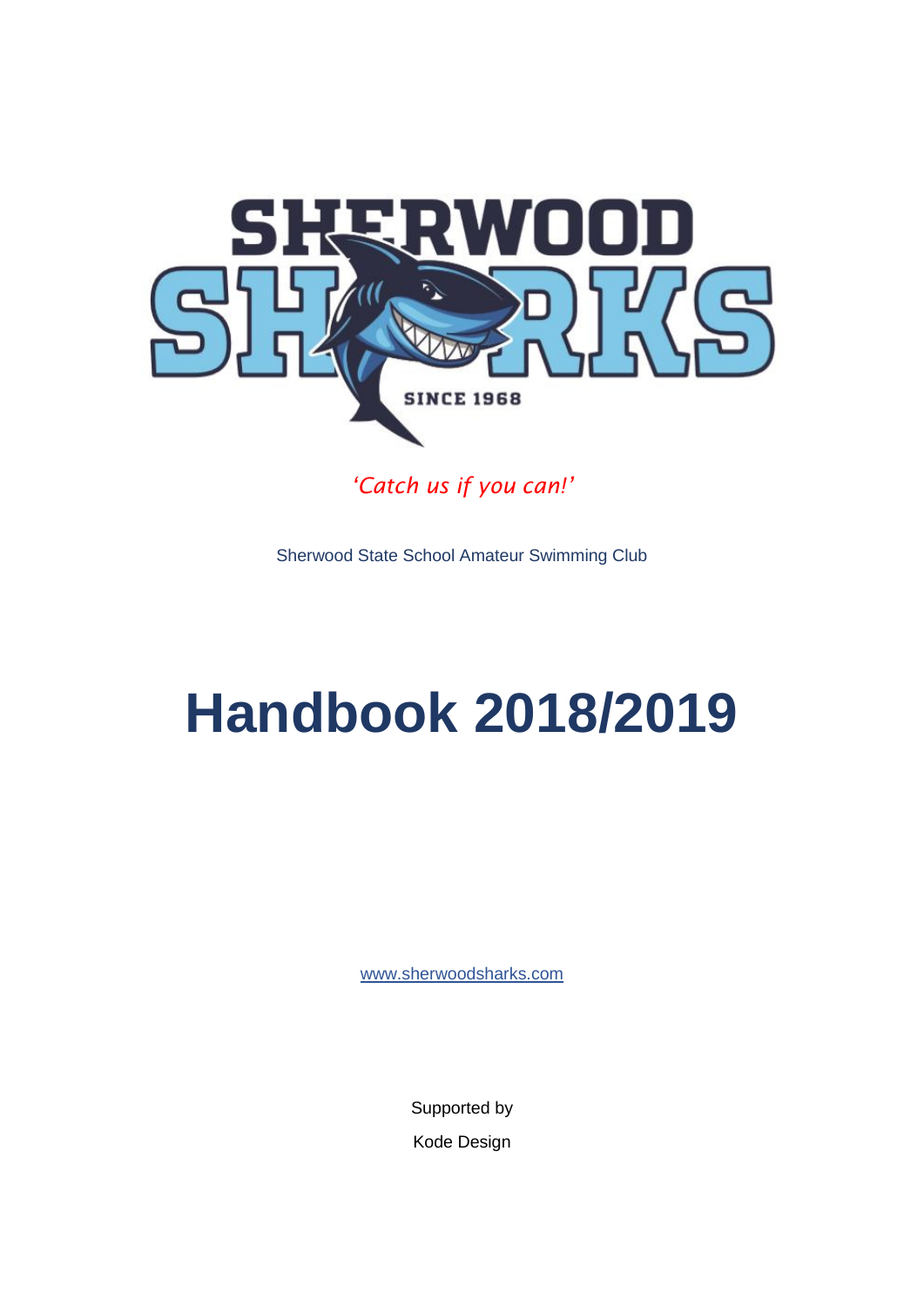# **Welcome**

Welcome to the Sherwood Sharks!

The Sherwood State School Amateur Swimming Club (now known as the Sherwood Sharks) was formed in 1968 to promote swimming in a fun and healthy atmosphere. We are proud to have a wonderful facility for the school and wider community to use, thanks to the Education Department and the long list of dedicated parents who have volunteered their time and energy to manage the pool and the Club over this time.

The Club employs fully accredited coaches to conduct squad sessions at Mini, Intermediate and Senior level, as well as Learn to Swim classes.

During the season (school terms 4 and 1) we hold Club meets on most Friday nights, and we participate each year in swimming carnivals against other local swimming clubs, either at our home pool or away.

Friday Club nights are a fun family activity and have a strong emphasis on swimmers improving their own times, rather than competing with others.

On Club nights, points are awarded to each swimmer according to how their times compare with their previous best times. At the end of the season, we hold a Club Championship to determine age champions. This is followed by a presentation night where awards are presented for points gained over the season, age champions and coaches encouragement awards.

While we strongly encourage swimmers to train at our pool, attending squad sessions is not a prerequisite for joining the Club and attending Friday night meets.

This handbook has been developed to provide all the information our swimmers and their families will need as members of the Sherwood Sharks. If you have any other questions, please don't hesitate to contact the Club via our website [www.sherwoodsharks.com](http://www.sherwoodsharks.com/)

We hope that you enjoy the friendly atmosphere of The Sharks and the healthy benefits of participating in swimming.

See you at the Shark Tank!

Sherwood Sharks Committee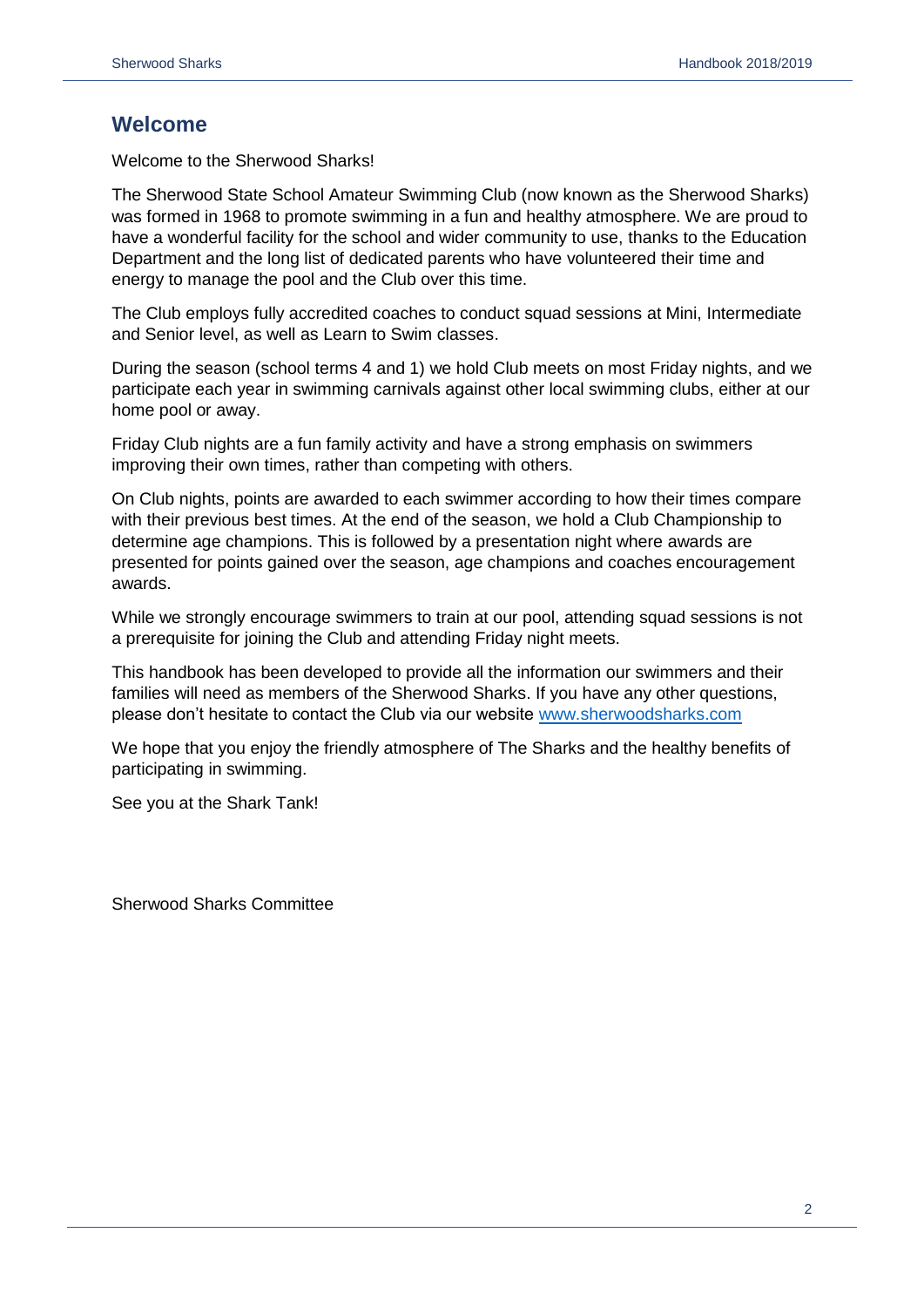# **Contents**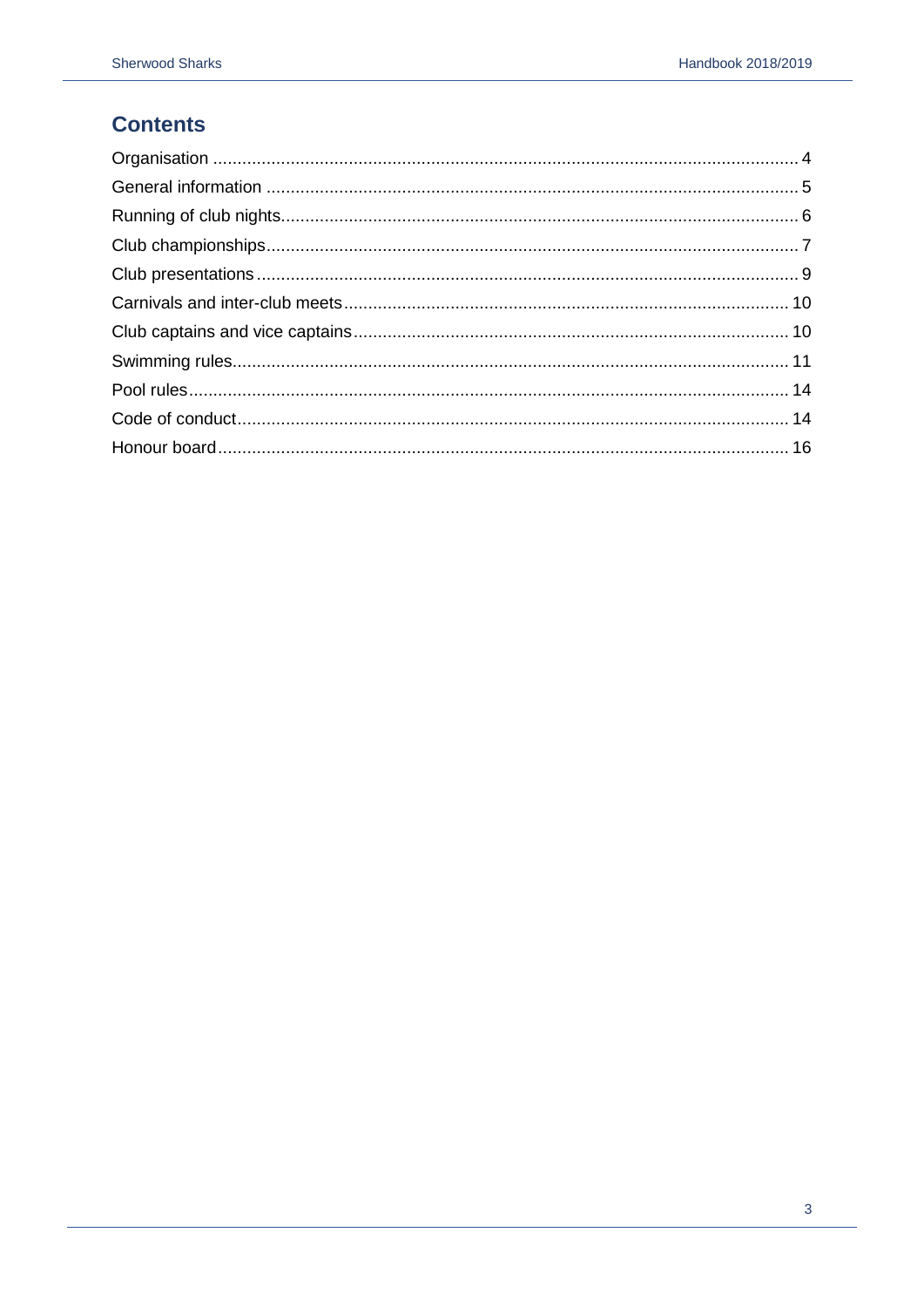# <span id="page-3-0"></span>**Organisation**

The Sherwood State School Amateur Swimming Club (Sherwood Sharks) is a subcommittee of the Sherwood State School P&C.

## *Management Committee*

The Club is managed by a **volunteer** Committee elected at the Annual General Meeting which is held at the completion of each swimming season, usually May. It is strongly recommended that executive positions on the Committee are held by people who have been involved in the Club for at least one season.

The Management Committee for the 2019/2019 season is:

| President               | Danielle Wilson                              |
|-------------------------|----------------------------------------------|
| <b>Vice President</b>   | Annissa Hansen                               |
| Secretary               | Caroline Preston                             |
| Treasurer               | Jo Maloney                                   |
| Registrars              | Andrew Wilson, Rebecca Woodbury, Jodi Holmes |
| Website                 | Genelle Henningham, Alison Baillie           |
| <b>Canteen Convenor</b> | Corinna Lange                                |

The Committee meets on a regular basis throughout the season and encourages all members to raise any issues with them directly.

All parents/guardians are encouraged to actively participate and assist in the running of the Club. The Club is entirely dependent on volunteers and the more people we have involved in the Sherwood Sharks, the more enjoyable it is for everyone. On Club nights, volunteer parents/guardians participate by helping as Canteen and BBQ Assistants, Time Keepers and other officials to enable the evening to run smoothly. If you are able to assist in any way, please do not hesitate to contact one of the members of the Committee.

# *Membership fees*

Membership fees are levied on an annual basis. For details regarding pricing and family discounts please refer to the Pricing page on our website.

Club fees are payable by the second night of club attendance or your child will not be eligible to swim.

It is not necessary for children to have lessons or train with the Club's coaches to join the Sherwood Sharks and participate in Club nights. The only prerequisite for joining is to be able to swim one length of the pool (25m).

Apart from the annual membership fee there are no additional fees or charges for attendance at Club nights or participation in Club meets.

The Club generates funds via raffles, the canteen/BBQ and bar. We encourage members to support these activities so that we can continue to provide great facilities for our members.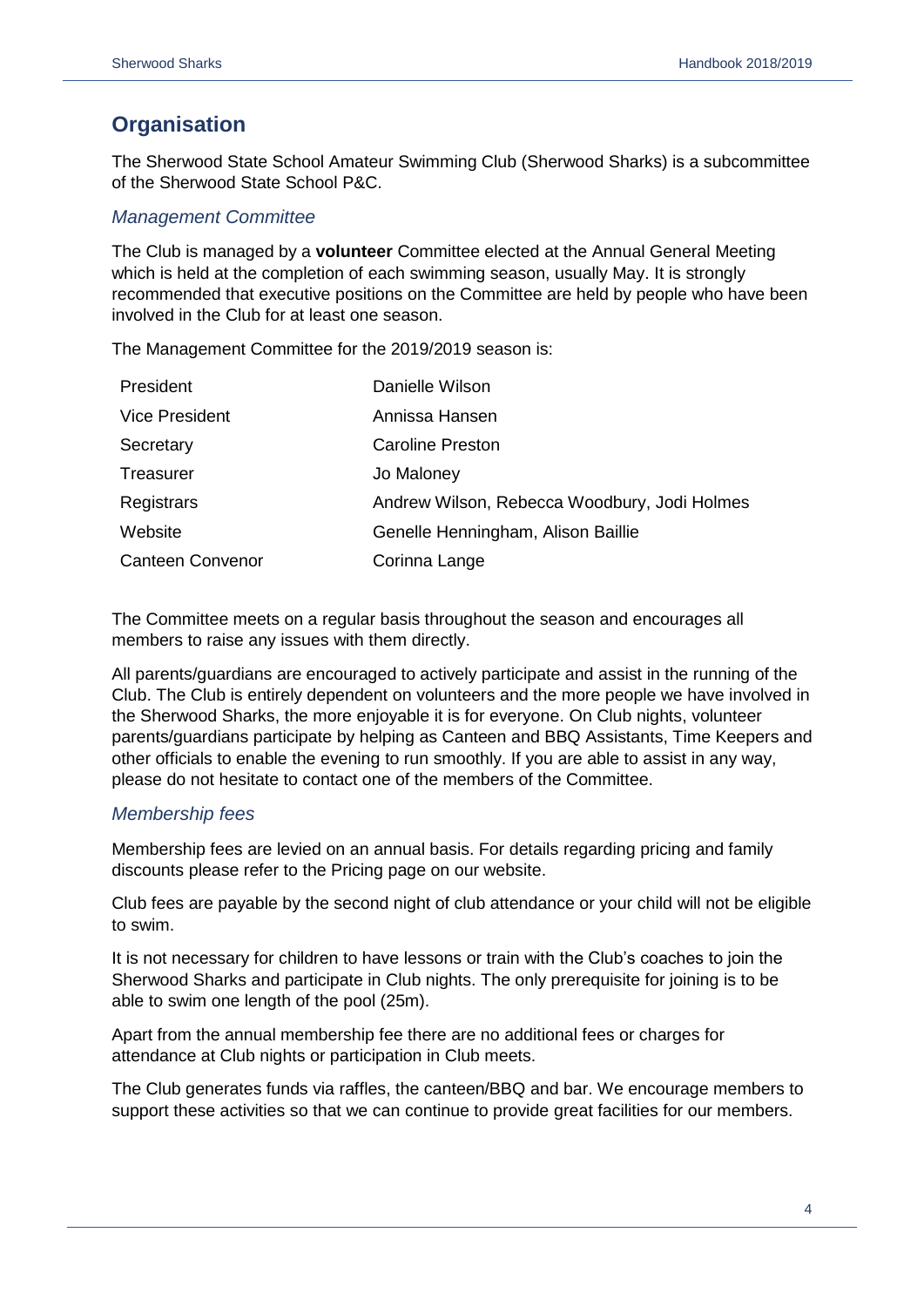# *Communication*

The Club seeks to provide as much information as possible via our website [www.sherwoodsharks.com.](http://www.sherwoodsharks.com/) We strongly urge members to visit the site regularly for announcements. Important notices are also circulated to members via email newsflashes.

Meet results are published via the MeetMobile app which is available under monthly or annual subscription arrangements.

# <span id="page-4-0"></span>**General information**

# *Safety at the pool*

Safety is a high priority for the Club and, as such, non-compliance or unsafe behaviours will not be tolerated. Responsibility for safety rests with swimmers and parents. Please advise a Committee member immediately if you observe anything you consider unsafe.

Some of our safety rules are:

- There is to be NO glass in the pool area
- Parents are responsible for supervising their children AT ALL TIMES when at the pool
- **•** There is to be NO running in the pool area
- There is NO diving at the shallow end

If a parent/guardian is not present at any time during club night, it is the responsibility of the parent/guardian to arrange a suitable substitute. Please refer to the following guidelines regarding parental supervision during free swim time:

- Children aged 0-5 years actively supervised at all times (parent/guardian within arms' reach in the water)
- Children aged 6-10 years under constant supervision, with parent/guardian prepared to get wet
- Children aged 11-14 years must be checked on by physically going to the point where they are in the water

# *Cancellation of squad or club night due to weather*

From time to time inclement weather conditions may cause the cancellation of squad sessions and/or club nights. A decision on whether to cancel will be made by the head coach in consultation with the Committee.

Notifications advising of cancellation will be published via the website and email newsflashes.

# *Health and hygiene*

Swimmers suffering from discharging eyes, ears, nose or open wounds will not be permitted to enter the pool. We encourage parents to take a sensible approach to this matter, although the Committee has the final say on whether a swimmer is permitted to enter the pool.

<span id="page-4-1"></span>Swimmers are expected to wear a swimming cap at all times when in the pool. Furthermore, swimmers must remove all jewellery before entering. The Club will not be responsible for any lost items.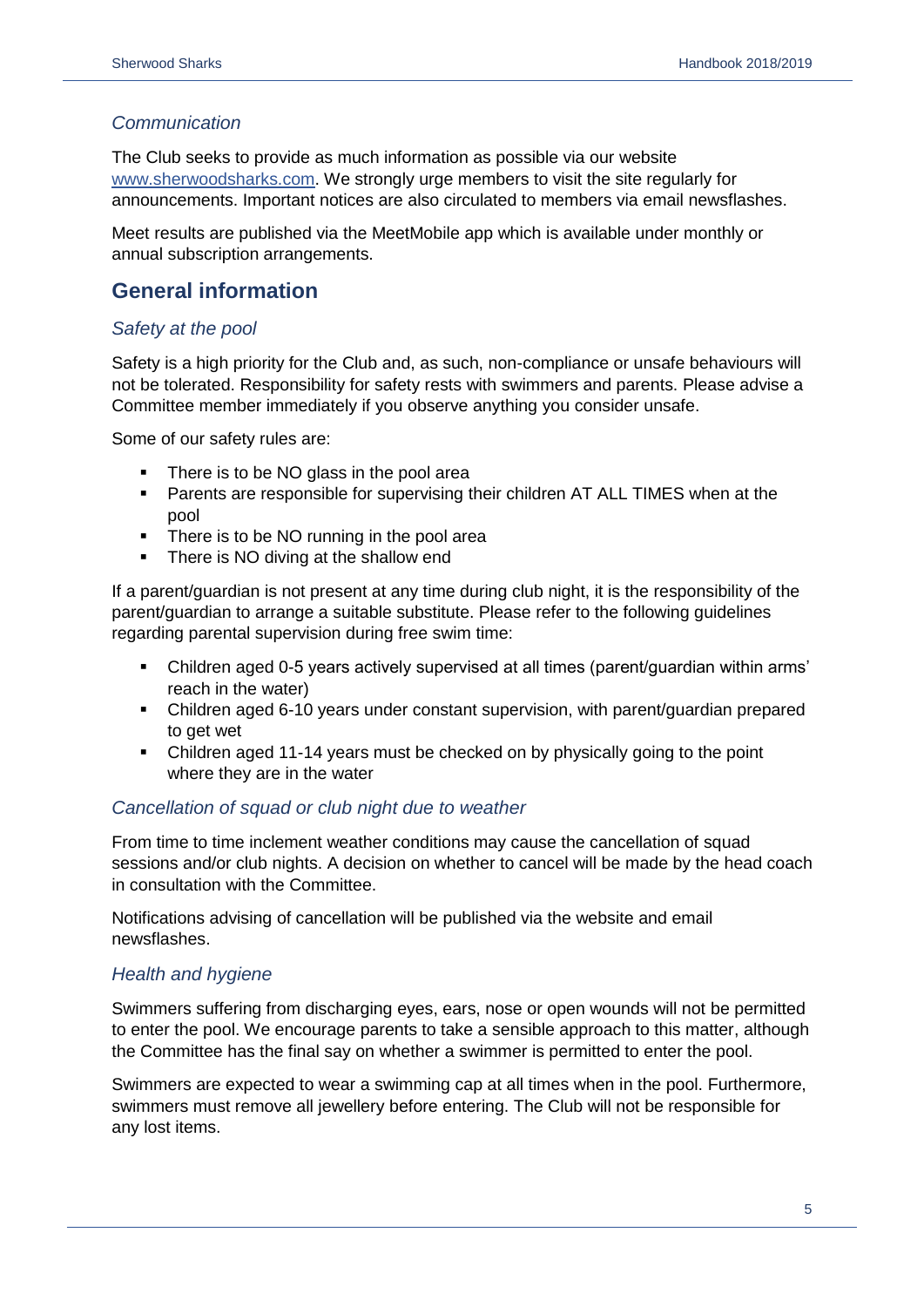# **Running of club nights**

Club nights are held on Friday nights during terms 1 and 4. The pool area opens at 4pm, with Skills Sessions for Intermediate and Senior Squad members run by our head coach from 4.30-5.00 for Intermediate Squad and 5.00-5.30 for Senior Squad.

The 12.5m assisted swims commence at 5.45pm.

The evening program commences at 6pm and usually runs until approximately 7.00-7.30pm. If time permits, there may be a free swim at the conclusion of the program once the lane ropes have been removed.

#### *Process for nominating*

Race nominations for Club nights are now completed online. Registration opens on Sunday and closes 6.00pm on Thursday. Race registrations are unable to be accepted after this time.

The electronic Dolphin Timing System that we use sends the times for each race directly to the computer. For this reason, races must be swum as per the race program for the night.

## *Club night program*

On any given night the four main strokes will be swum, with distances ranging from 15m to 50m, and the order of events will vary from week to week. In addition to the four main strokes either a 100m Individual Medley or 100m Freestyle will be swum on alternate weeks.

Races are seeded (arranged) in order of times, without regard to age or gender, providing swimmers with close races according to their personal times.

Races are announced by the marshal, however it is the responsibility of the swimmers and/or parents to ensure swimmers are assembled at the marshalling area. Events will not be delayed if a swimmer is not available when called.

Swimmers may not swim 25m and 50m in the same stroke on the one night.

Swimmers will not be disqualified on Friday Club nights for infringements (i.e. incorrect stroke or touch), however the referee (usually the squad coach) will endeavour to speak to the swimmer to help them comply with the rules.

On Championship night, stricter enforcement of the swimming rules will apply, with time penalties and/or disqualification for infringements applied at the referee's discretion.

#### *Club night facilities*

The BBQ and canteen operate each Friday night. This is a service for members, so we endeavour to keep prices as low as possible. Parents are asked to volunteer for canteen or BBQ rosters.

<span id="page-5-0"></span>As an eligible association exempt from obtaining a community liquor permit, the Club is permitted to sell alcohol on Club nights for fundraising. Only parents and guests over 18 years of age will be served. Any person displaying irresponsible or unacceptable behaviour will be required to leave the pool area.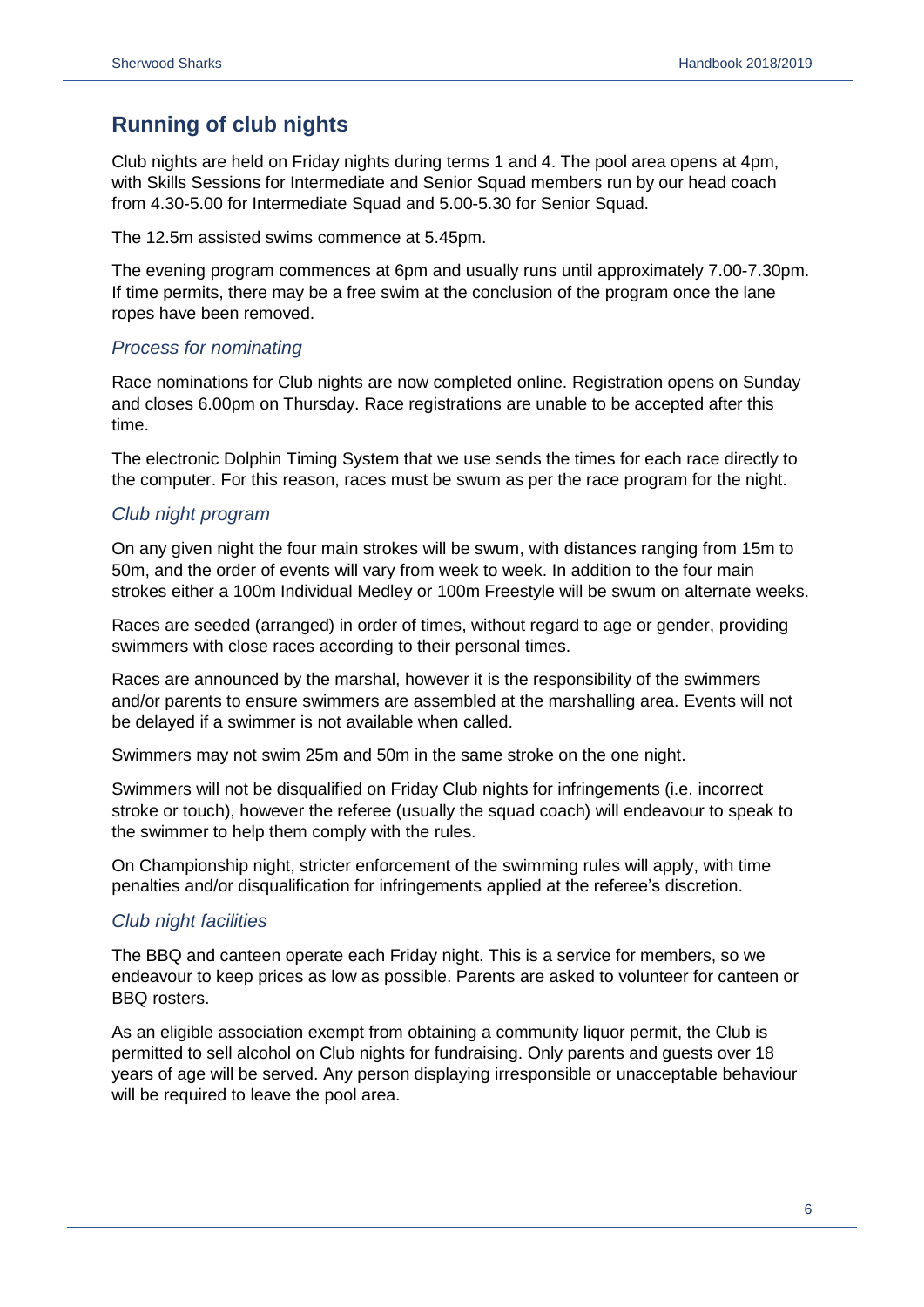# **Club championships**

At the end of the season the Club runs an event to determine Age Champions for each age division. The Club Championship is open to all swimmers regardless of times, however you must be a full financial member of the Club to take part.

# *Club championship rules*

- 1. To be eligible to compete in Club Championships, swimmers must be financial members and have swum in club events on at least five separate occasions.
- 2. Swimmers will compete in their age on the blocks as at the championship date.
- 3. Swimmers up to 9 years will compete in 25m events. Swimmers 10 years and over will compete in 50m events.
- 4. For all 25m events, leniency in the application of the rules of swimming will be exercised. Swimmers in these events will not be disqualified, however if the referee deems that the swimmer gained an unfair advantage by breaking the rules, the referee may alter the placing at his/her discretion.
- 5. Swimmers who break the rules in 50m and 100m events may be disqualified at the referee's discretion.
- 6. The referee's decision is final.
- 7. The Committee will utilise discretion to combine races of different age groups where there are insufficient numbers to fill a race, however swimmers will only compete against their own age and gender groups.
- 8. Pool records will not be recognised where the referee has deemed a swimmer to be disqualified or to have committed a technical infringement.
- 9. Swimmers may compete in as many events as they chose, however must swim a minimum of three strokes to be eligible for age champion awards.
- 10. Nominations for Club Championships will be via a specially provided form. **Definitely no nominations on the night**.
- 11. Points will be awarded for individual races as follows to determine age champions:

| First        | 4 points |
|--------------|----------|
| Second       | 3 points |
| <b>Third</b> | 2 points |
| Fourth       | 1 point  |

# *Championship awards*

The aim of the Club is to recognise the participation of as many swimmers as possible in Club Championships. Ribbons will be awarded to all place-getters in each championship race.

# *Age champions*

Age champions are awarded to the boy and girl in each age group who accumulate the most points across all events during the Club Championships. Medals are awarded to first, second and third place in each age group however, if points are tied, the following rules will apply:

| <b>Scenario</b> | <b>Medals awarded</b>                              |
|-----------------|----------------------------------------------------|
| $1st$ place tie | Two first place, one third place                   |
| $2nd$ place tie | One first place, two second place                  |
| $3rd$ place tie | One first place, one second place, two third place |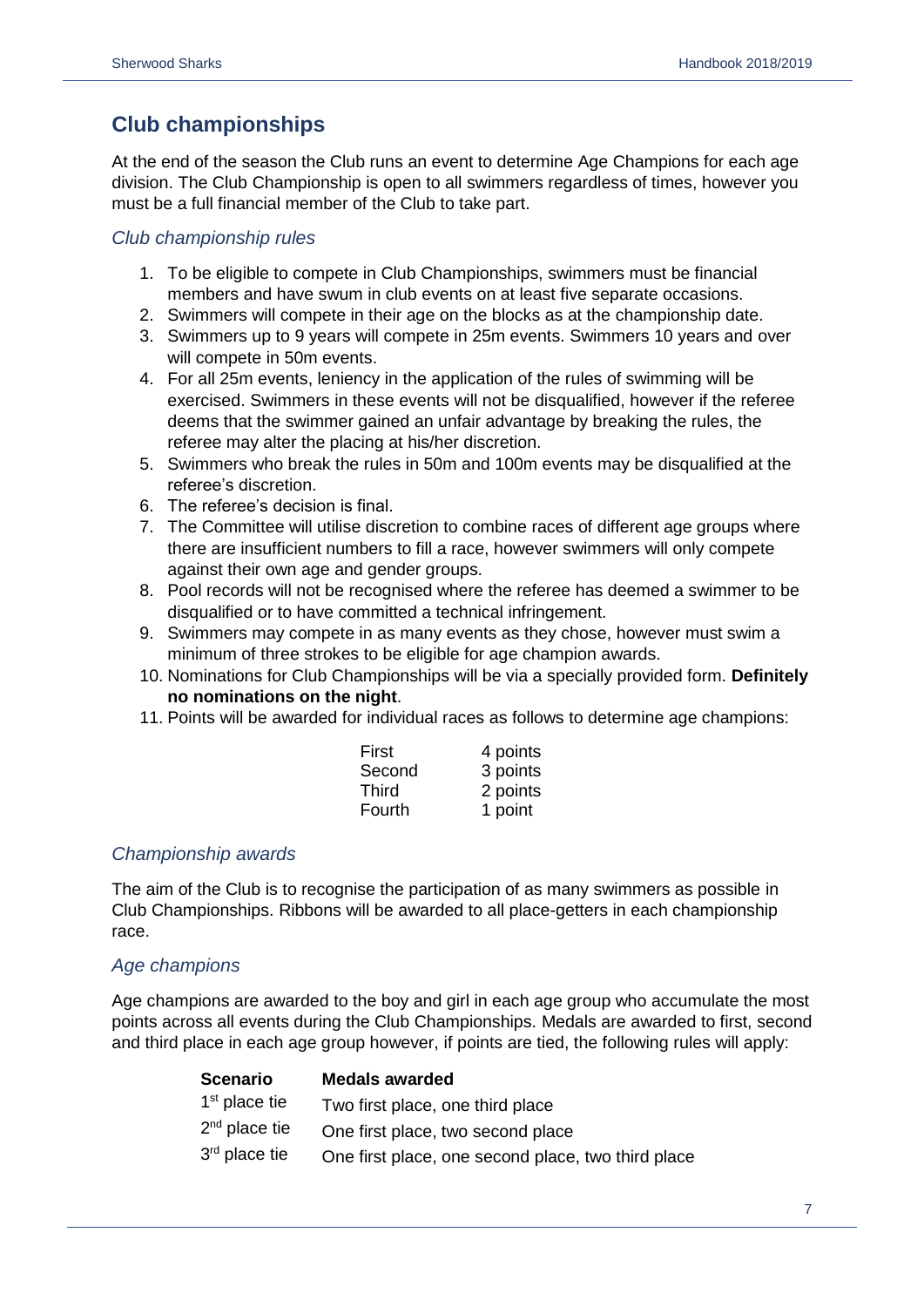# *Shark Fin*

The Shark Fin title is awarded to the fastest overall 50m freestyle swimmer. Separate races are held at the end of the Club Championship to determine the winner of the Shark Fin. The six girls and six boys who swum the fastest 50m freestyle times across all age groups at Club Championships race to determine the single girl and boy who then compete for the Shark Fin.



## *Wobbegong*

The Wobbegong title is awarded to the fastest 25m freestyle swimmer under 10 years. Separate races are held at the end of the Club Championship to determine the winner of the Wobbegong. The three girls and three boys who swum the fastest 25m freestyle times from the under 10 age groups at Club Championships race to determine the winner of the Wobbegong title.

<span id="page-7-0"></span>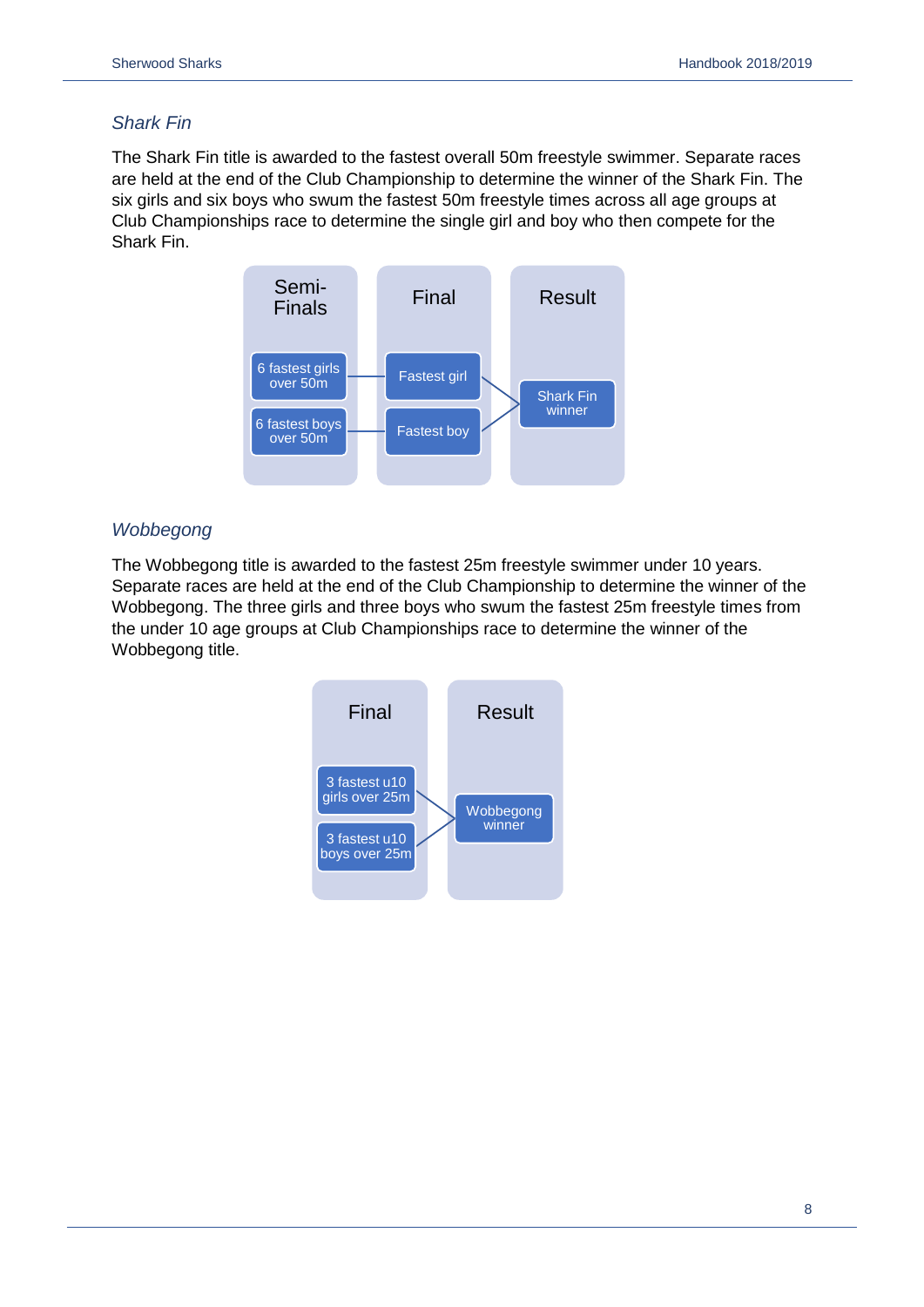# **Club presentations**

At the end of each season the Club hosts a presentation night—usually the week following Club Championships. A number of awards are presented including:

- Age champions
- Shark Fin
- Wobbegong
- Coach's awards
- Club champion

#### *Points calculation and Club champion*

The points system is cumulative throughout the season so swimmers are encouraged to attend regularly. Points are awarded for both participation and improvement in individual times.

The overall Club Champion is the swimmer who accumulates the most points at club nights over the whole season. Points are calculated on the improvement of times based upon the following scale:

| 3.01 seconds or more faster than best time                  | 5 points |
|-------------------------------------------------------------|----------|
| $1.01 - 3$ seconds faster than best time                    | 4 points |
| Equalling best time or up to 1 second faster than best time | 3 points |
| Up to and including 1 second slower than best time          | 2 points |
| More than 1 second slower than best time                    | 1 point  |
| Participating in an event                                   | 1 point  |

As a swimmer improves it is hoped that he/she will progress from 25m to 50m races at club nights to continue to develop, rather than remain at 25m to take advantage of the points system.

The Committee sets a standard time for each stroke as a guide for progression, however a swimmer is free progress to the longer distance before reaching these times.

The standard times for progressing from 25m to 50m are:

| Freestyle           | 25 seconds |
|---------------------|------------|
| <b>Backstroke</b>   | 27 seconds |
| <b>Breaststroke</b> | 30 seconds |
| <b>Butterfly</b>    | 27 seconds |

The official records of the Club will form the only basis for making club awards.

## *Coach's award*

<span id="page-8-0"></span>This is awarded by the head coach to a swimmer who has trained exceptionally hard and shown improvement throughout the entire season. An award is presented for each squad level (Mini, Intermediate and Senior).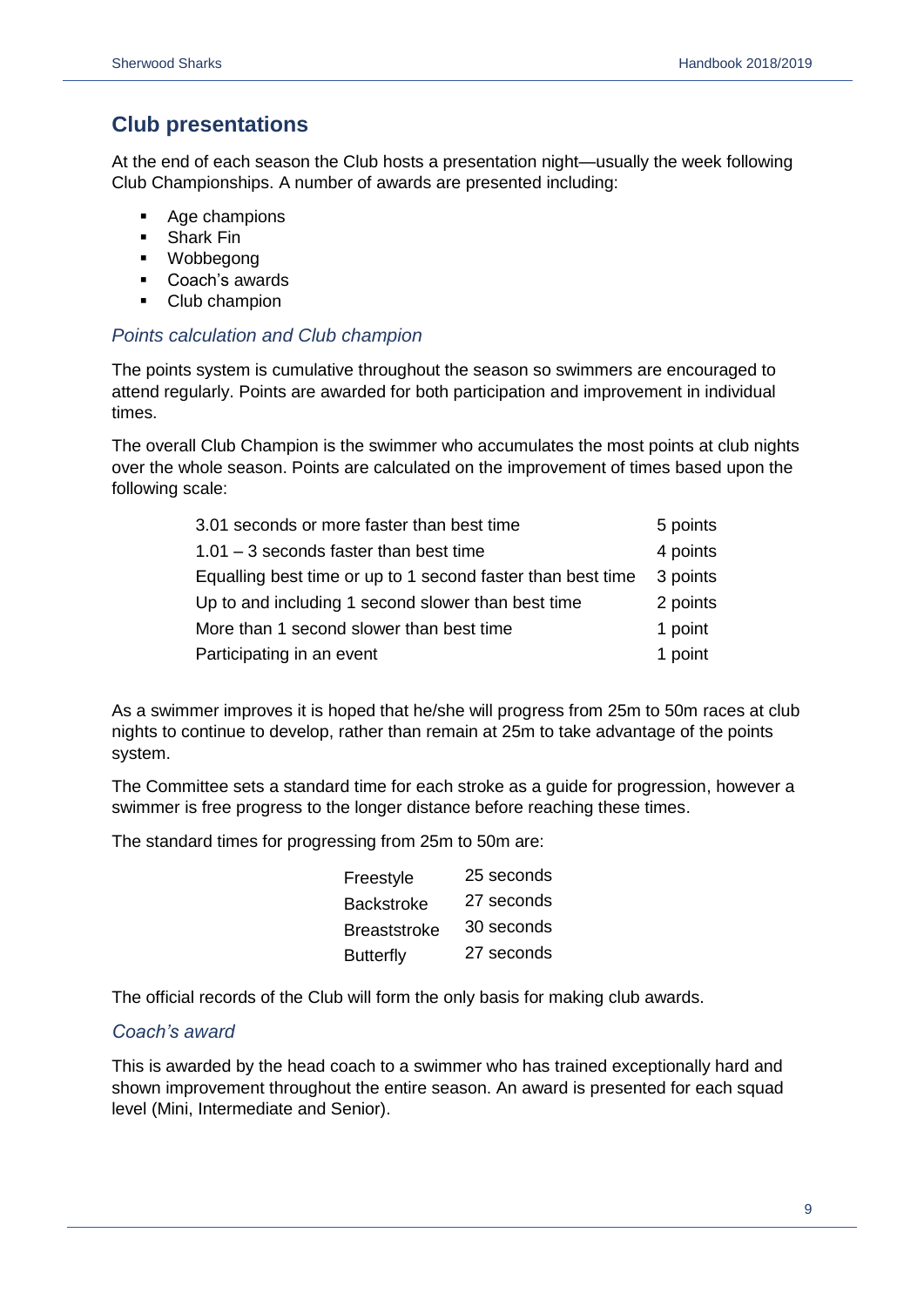# **Carnivals and inter-club meets**

Carnivals and/or inter-club meets will be arranged at the discretion of the Committee. All carnivals will be swum as the age of the child on the day.

As we are limited to one or two lanes per event at carnivals, it may not be possible to select all swimmers who wish to compete. In general, the fastest swimmers at club nights will be selected, however the Club has developed a policy whereby, in age groups where we have a lot of swimmers, each swimmer is limited to three individual events.

Carnival organisers use Club times as the basis for selection however, as teams are selected up to three weeks in advance, times swum immediately prior to a carnival may not be taken into account.

When selecting a carnival team, preference is given to regular Club attendees.

Swimmers competing in inter-club meets and carnivals must wear a Sherwood Sharks swimming cap.

# *Oxley Road Cup*

The Club regularly participates in the Oxley Road Cup, competing against Graceville and Oxley State School Swimming clubs. The Oxley Road Cup is usually held annually in March and the participating clubs take turns hosting the meet.

This meet is a highlight in the Club calendar, providing an excellent opportunity for a higher level of competition.

# <span id="page-9-0"></span>**Club captains and vice captains**

These positions are important leadership roles for the Club. Each season one male and one female Captain, and one male and one female Vice Captain are elected by the members.

# *Functions and duties*

Sherwood Sharks Captains/Vice Captains will:

- 1. Display high standards of conduct and behaviour, and act as a role model for other children
- 2. Help younger children at Club meets and carnivals
- 3. Assist the Committee with running the Club, particularly at Club nights and carnivals
- 4. Speak on behalf of the Club at carnivals and Club championships
- 5. Make announcements at Club nights and school assemblies as required
- 6. Accept trophies and congratulate winners
- 7. Represent the Club at carnivals and other events
- 8. Foster Club spirit at carnivals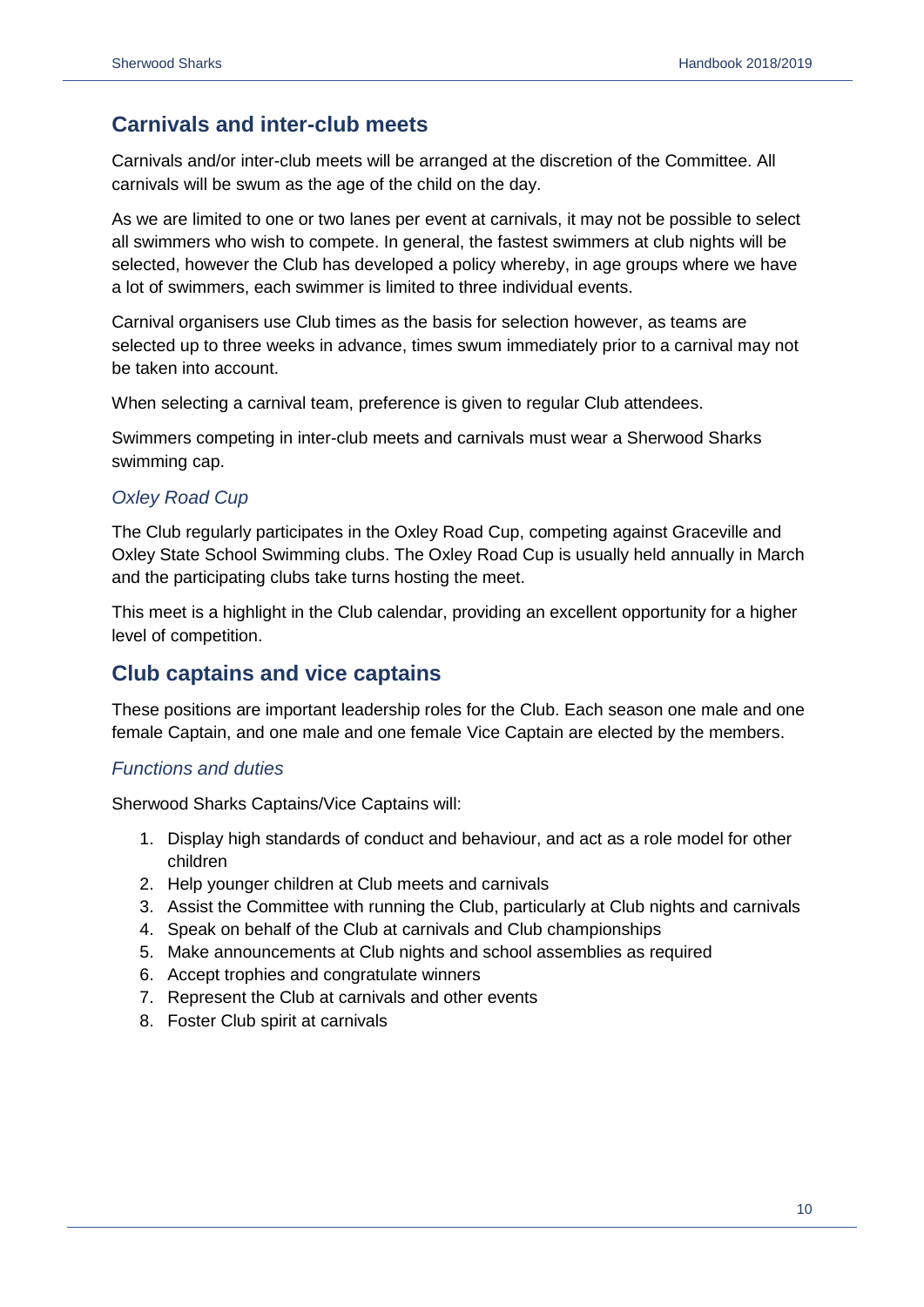## *Qualities*

As the Club Captains and Vice Captains are representatives of the Club, there are certain qualities that the Committee is looking for in nominees. These include:

- 1. Willingness to help Committee members and other volunteers at Club nights
- 2. Willingness to assist younger children at Club nights and carnivals
- 3. Willingness to represent the Club at carnivals
- 4. Willingness to attend carnivals on behalf of the Club
- 5. Regular attendance at Club nights
- 6. A long term commitment to the Club

#### *Eligibility*

Club captains are selected at the beginning of each season (Term 4), therefore students must be in year 5 when voting takes place. The Captains and Vice Captains positions are held for one season only.

To be eligible for appointment, Captains and Vice Captains must be financial members of the Club, have been eligible to swim in the previous year's Club Championships, and commit to swimming with the Club throughout the current season (i.e. Term 4/Term 1).

## *Nomination for club captains*

Nominations must be submitted by the appointed time at the beginning of the season. At a selected Club night, nominees will present a short speech and voting will take place via a secret ballot. All financial members of the Club are eligible to vote.

# <span id="page-10-0"></span>**Swimming rules**

The Club uses the Swimming Rules as developed by Swimming Australia and Swimming Queensland as a guide. Although the rules have been created as standards of perfection and cover meets of an elite level, we aim to apply them where practical and to a degree that matches the age and skill level of our swimmers. Fairness is the key to all official decisions.

At Club nights and carnivals, swimmers are expected to swim according to these rules.

Excerpts from the Swimming Rules are provided below. Full details are available on the Swimming Queensland website [\(www.qld.swimming.org.au\)](http://www.qld.swimming.org.au/).

#### *The Start*

*Freestyle, breaststroke, butterfly and individual medley races start with a dive. On the whistle, the swimmers step onto the starting platform and remain there. On the command 'take your marks', they shall immediately take up a starting position with at least one foot at the front of the platforms. The position of the hands is not relevant. When all swimmers are stationary, the starting signal is given.*

*Backstroke and medley relays start in the water. At the first whistle the swimmers immediately enter the pool and at the second whistle take up their starting position. When the command 'take your marks' is given and when all swimmers are stationary the starting signal is sounded.*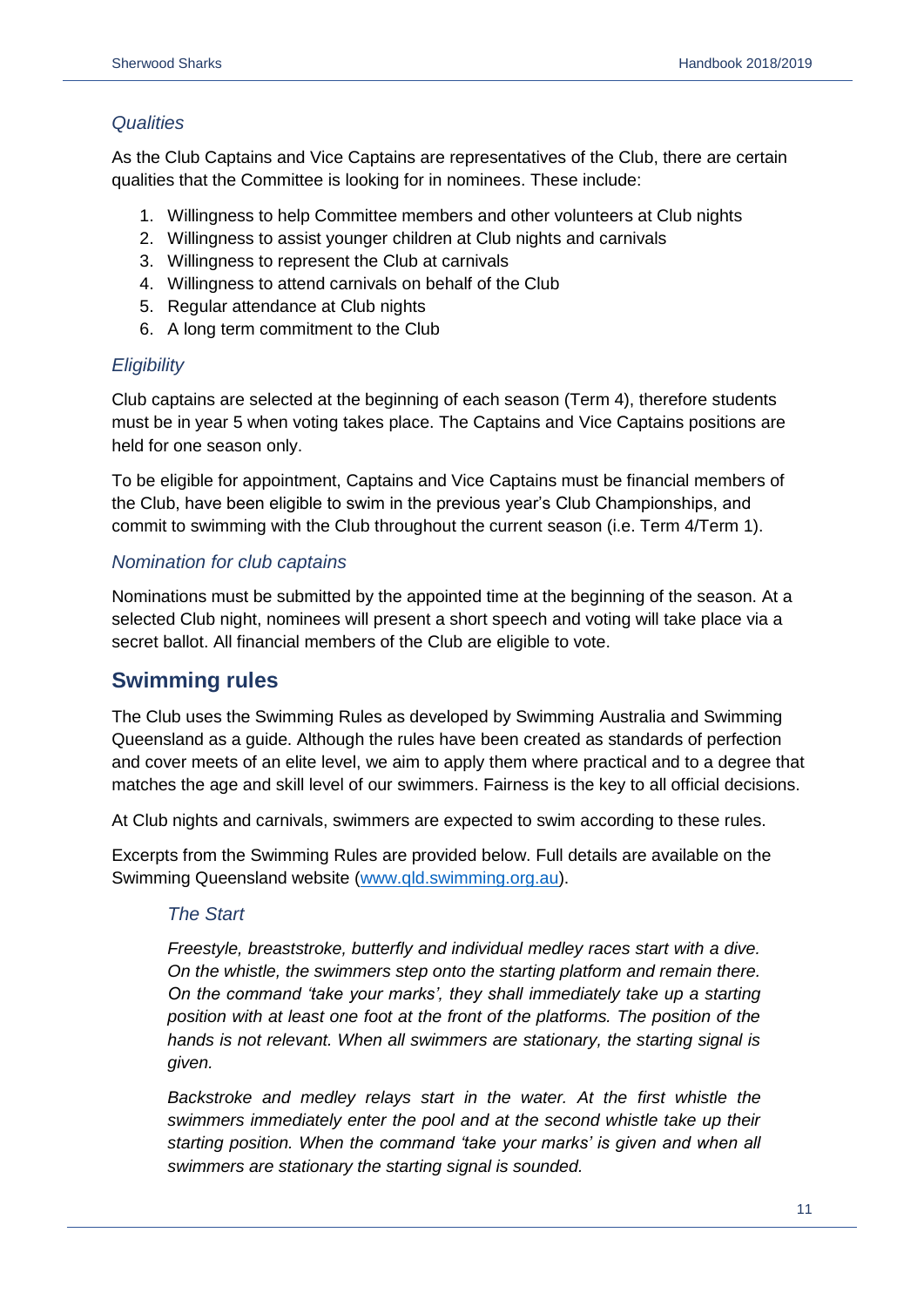*Any swimmer starting before the signal shall be disqualified. If the starting signal sounds before the disqualification is declared, the race will continue and the swimmer disqualified at the completion of the race. If the disqualification is declared before the starting signal, the signal shall not be given, but the remaining swimmers will be called back to start again.*

#### *The Finish*

*Swimming Australia has rules regarding the touch and finishing position for each stroke (see below). There are no rules regarding exiting the pool, however at Sherwood we expect the swimmers to stay in the water in their correct lane until all swimmers in an event have finished. Swimmers should then exit from the side of the pool. In relay events, the first three swimmers exit from the end of the pool after completing their swim. Swimmers cannot be disqualified based on how they exit the pool.*

#### *Freestyle*

*'Freestyle' means that a swimmer may swim any style, except in medley events when freestyle means any style other than backstroke, breaststroke or butterfly. Some part of the swimmer must touch the wall upon completion of each length and at the finish. Some part of the swimmer must break the surface of the water throughout the race, except it is permissible for the swimmer to be completely submerged during the turn and for a distance of up to 15m after the start and each turn. By that point, the head must have broken the surface.*

#### *Backstroke*

*Prior to the starting signal, swimmers shall line up in the water facing the starting end, with both hands holding the starting grips. Swimmers shall push off and swim the race on their back. The normal position on the back can include a roll movement of the body up to, but not including, 90 degrees from horizontal.* 

*Some part of the swimmer must break the surface of the water throughout the race. It is permissible for the swimmer to be completely submerged during the turn and for a distance of up to 15m after the start and each turn. By that point, the head must have broken the surface. When executing the turn some part of the swimmer's body must touch the wall. During the turn, the shoulders may be turned over the vertical, after which an immediate single arm pull or simultaneous double arm pull may be used to initiate the turn. The swimmer must have returned to the position on their back upon leaving the wall. At the finish of the race the swimmer must touch the wall while on their back.*

#### *Breaststroke*

*After the start, and after each turn, the swimmer may take one arm-stroke completely back to the legs during which the swimmer may be submerged. From the beginning of the first arm-stroke after the start and after each turn, the body must remain on the breast. It is not permitted to roll onto the back at any time except at the turn after touching the wall, where it is permissible to turn in any manner as long as the body is on the breast when leaving the wall.*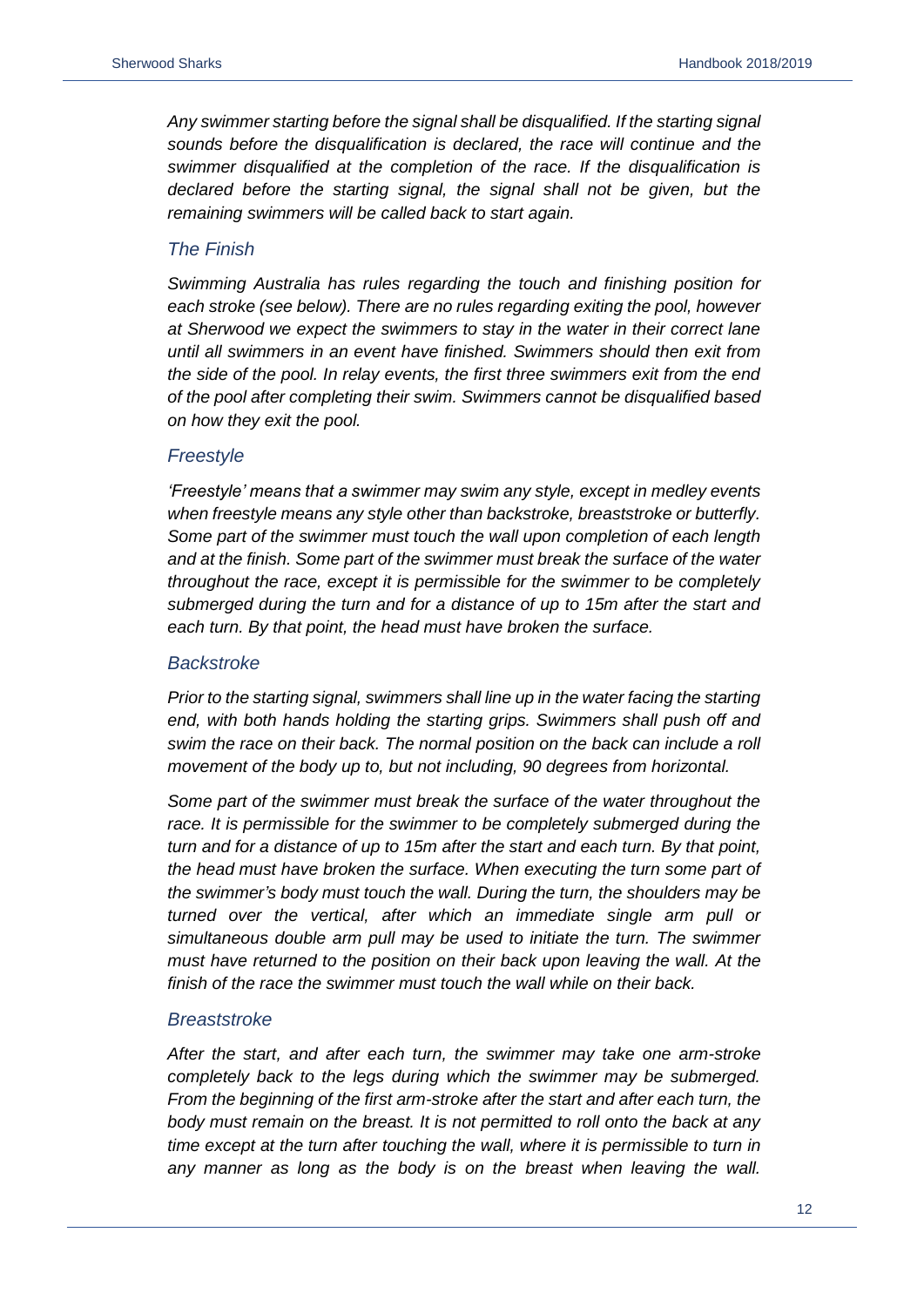*Throughout the race the stroke cycle must be one arm-stroke and one leg kick in that order. All arm movements must be simultaneous. Hands shall be pushed forward together on, under or over the water. Elbows must be under the water except for the final stroke before a turn, during a turn and the final stroke at the*  finish. Hands shall not be brought back beyond the hip line, except during the *first stroke after the start and each turn.*

*During each complete cycle, some part of the swimmer's head must break the surface. The head must break the surface before the hands turn inward at the widest part of the second stroke. All movements of the legs must be simultaneous and in the same horizontal plane without alternating movement.*  Feet must be turned outwards during the propulsive part of the kick. Breaking *the surface of the water with the feet is allowed unless followed by a downward butterfly kick.*

*At each turn and at the finish of the race, the touch shall be made with both hands separated and simultaneously at, above or below water level. The head may be submerged after the last arm pull prior to the touch, provided it breaks the surface at some point during the last complete for incomplete cycle preceding the touch.*

#### *Butterfly*

*From the beginning of the first arm-stroke after the start and each turn, the body must be kept on the breast. Underwater kicking on the side is allowed. It is not permitted to roll onto the back at any time except at the turn after the touch of the wall, where it is permissible to turn in any manner as long as the body is on the breast when leaving the wall.*

*Both arms must be brought forward together over the water and brought backwards simultaneously throughout the race. All up and down movements of the legs must be simultaneous. The legs or feet need not be on the same level, but they shall not alternate in relation to each other. A breaststroke kicking movement is not permitted.*

*At each turn and at the finish of the race, the touch shall be made with both hands separated and simultaneously at, above or below water level. At the start and at turns, swimmers are permitted one or more leg kicks and one arm pull under the water, which must bring them to the surface. Swimmers may be completely submerged for a distance of up to 15m after the start and after each turn. By that point the head must have broken the surface. Swimmers must remain on the surface until the next turn or finish.*

#### *Medleys*

*In individual medley events, the order is: butterfly, backstroke, breaststroke, freestyle. Each stroke must cover one quarter of the total distance.*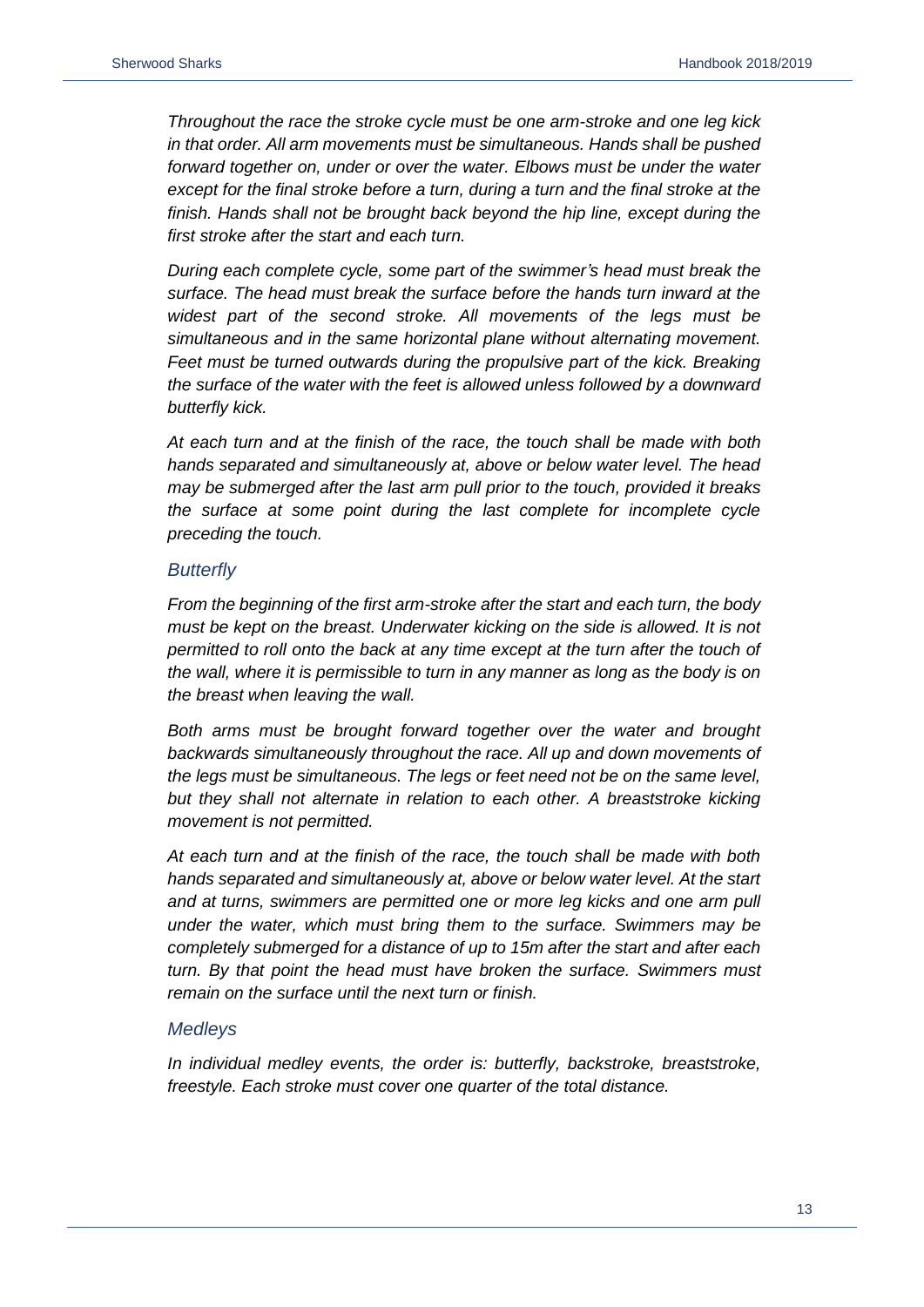*In medley relay events, the order is: backstroke, breaststroke, butterfly, freestyle. Each section must be finished in accordance with the rule which applies to the style concerned. There shall be four swimmers on each relay team. If a swimmer breaks before the wall is touched, the team will be disqualified.*

# <span id="page-13-0"></span>**Pool rules**

- Children must be in the company of an adult on Club nights. The Club will not be responsible for any child not accompanied by an adult.
- During Club night there should be no children at the starting end of the pool other than those marshalled for a following event. Swimmers must remain in their designated areas and keep clear of the timekeepers at all times.
- **EXECT** After the starter's whistle there must be absolute silence for the start of the race so swimmers can hear the gun and start fairly. This is particularly important in the marshalling area.
- At the end of a race, swimmers must remain in the water in their correct lane until all swimmers in an event have finished. Swimmers should then exit from the sides of the pool. The first three swimmers in a relay should exit from the end of the pool after completing their swim.
- Sitting, laying or pulling on lane ropes is not permitted.
- The referee's decision is final.

# <span id="page-13-1"></span>**Code of conduct**

The Sherwood Sharks have adopted the following standards of conduct:

## *Parents/Guardians*

- Remember that children participate in swimming for their enjoyment, not yours.
- Encourage children to participate, do not force them.
- Do not use bad language or harass competitors, coaches, officials or other spectators.
- **Encourage children to always compete according to the rules and to settle** disagreements without resorting to hostility or violence.
- Respect the decisions of coaches and officials and teach children to do likewise.
- Teach children to respect the efforts of their opponents—without them there would be no competition.
- Remember that children learn best by example. Applaud good performance and skill by all participants.
- Provide positive comments that motivate and encourage continued effort.
- Focus on your child's efforts and performance rather than winning or losing.
- Never ridicule or yell at a child for making a mistake or losing a competition.
- Support all efforts to remove verbal and physical abuse from sporting activities.
- Show appreciation for coaches, officials and other volunteers—without them your child could not participate.
- Respect the rights, dignity and worth of all people involved in the Club regardless of their gender, ability, cultural background or religion.
- Do not arrive at the Club intoxicated or become intoxicated while at the pool.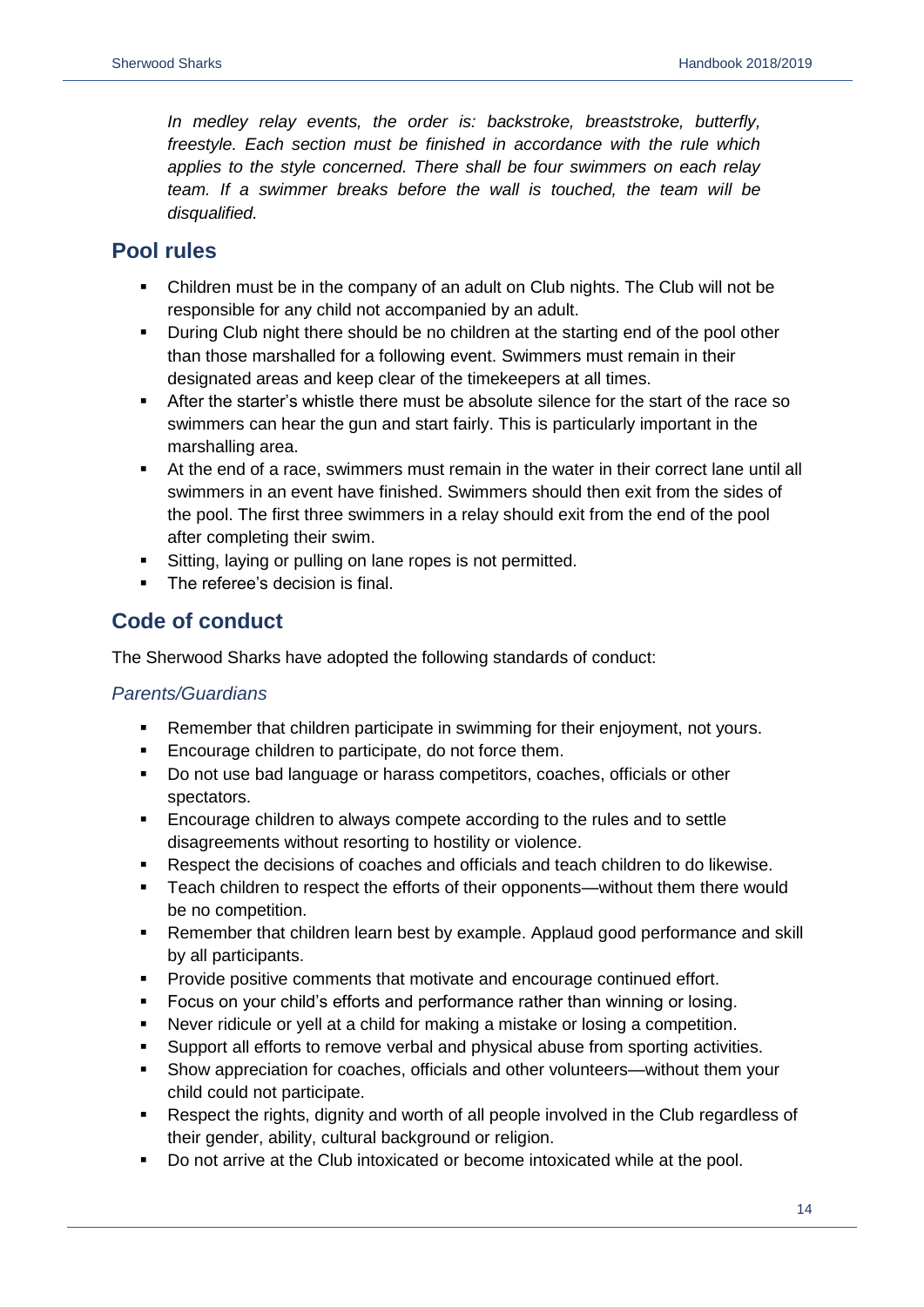## *Swimmers*

- Always adhere to the rules.
- Never argue with coaches or officials. If you disagree with a decision inform the Club captains, coaches or the Club president at an appropriate time.
- Be a good sport and applaud good performances by competitors and other swimmers.
- Cooperate with the coaches and other swimmers.
- Control your temper. Verbal abuse of officials, bad language, sledging or harassing competitors will not be tolerated.
- **•** Display modesty in victory and graciousness in defeat.
- **·** Treat others as you like to be treated.
- **•** Participate for your own enjoyment and benefit, not just to please parents and coaches.
- <span id="page-14-0"></span>■ Respect the rights, dignity and worth of all people involved in the Club regardless of their gender, ability, cultural background or religion.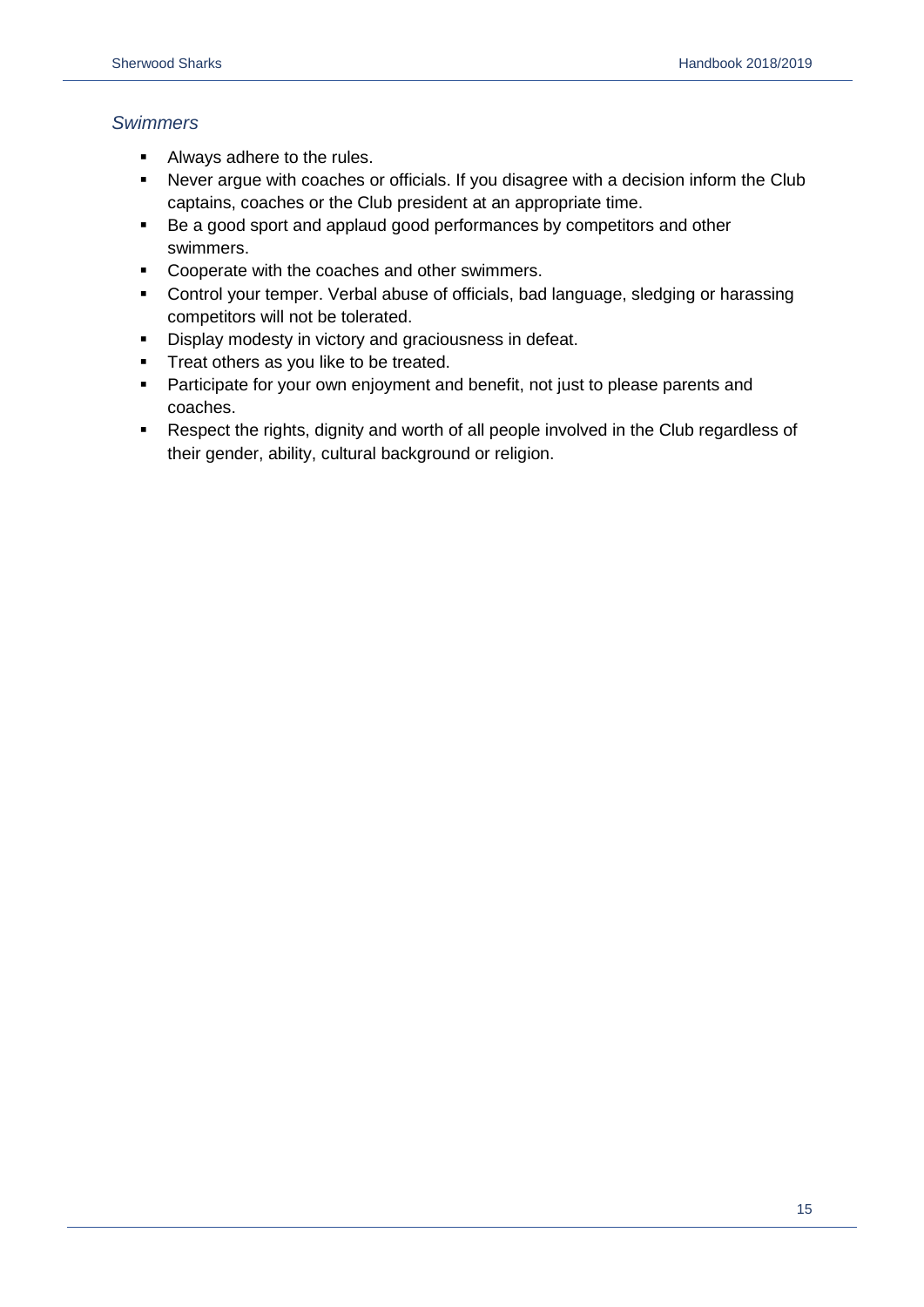# **Honour board**

## *Club captains*

| <b>Season</b> | <b>Captains</b>                | <b>Vice-Captains</b>              |
|---------------|--------------------------------|-----------------------------------|
| 2018/2019     | Cate Ward, Charlie Wehl        | Chelsea Wilson, Zac Koehlitz      |
| 2017/2018     | Amy Holmes, Hunter Hughes      | Lily Holmes, Jimmy Chapman        |
| 2016/2017     | Sian Smyth, Sam Parker         | Summer Lynes, Ronin Coley         |
| 2015/2016     | Mia Hughes, Jamie Preston      | Kaitlyn Adams, Jordan Holmes      |
| 2014/2015     | Sally King, Tate Burton        | Camryn Arnold, Sam Peapell        |
| 2013/2014     | Claire Pritchard, Luka Galuzzo | Catriona Rice, Josh Kennedy       |
| 2012/2013     | Leila Burton, Harrison Raymond | Phoebe Barnes, Luka Galuzzo       |
| 2011/2012     | Chloe Finucan, Lachlan Sumner  | Yinte Eerkens, Harrison Raymond   |
| 2010/2011     | Kensa Hoadley, Jack Thompson   | Natasha Donovan, Nathan Moss      |
| 2009/2010     | Rosanna Rice, Campbell Starkey | Caitlin O'Meara, Jack Thompson    |
| 2008/2009     | Alice Ringlestein, Riley Drew  | Sophie Taylor, Harold Finucan     |
| 2007/2008     | Rhylee Spasojevic, Sam Donovan | Alannah Chapman, Brandon Mortimer |

# *Shark Fin winners*

| <b>Season</b> | <b>Winner</b>           |
|---------------|-------------------------|
| 2018/2019     | TBA                     |
| 2017/2018     | Amy Freudenberg         |
| 2016/2017     | Amy Freudenberg         |
| 2015/2016     | <b>Tate Burton</b>      |
| 2014/2015     | <b>Charlie Peapell</b>  |
| 2013/2014     | <b>Harrison Raymond</b> |
| 2012/2013     | Harrison Raymond        |

NB: The original Shark Fin trophy has unfortunately been lost and as this was not a timed event prior to 2012, historical records are not available.